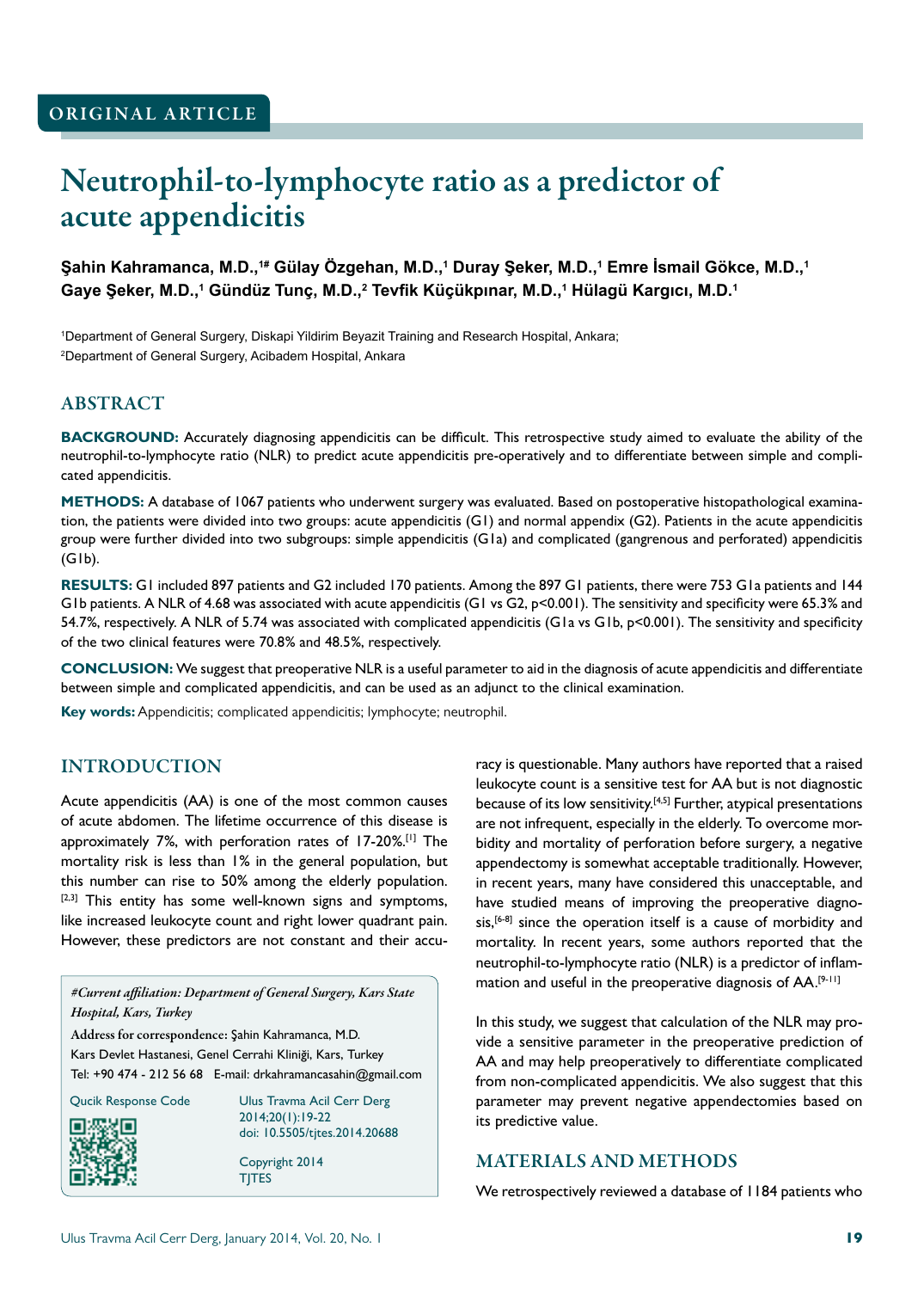had undergone open appendectomy for a preoperative diagnosis of AA between 2005 and 2013. The clinical diagnosis of AA was established preoperatively by means of clinical history, physical examination, traditional laboratory tests, and in some patients, by imaging studies like ultrasonography. Laboratory tests were performed on blood samples obtained on admission to the hospital. The leukocyte count and neutrophil percentage were measured by an automated hematology analyzer (Coulter® LH 780 Hematology Analyzer, Beckman Coulter Inc., Brea, CA, USA). The upper limits of the reference interval for leukocyte counts were 4500-10300/µL.

One hundred and seventeen patients with a normal appendix, but who had another pathological process diagnosed intraoperatively that explained their presentation of acute abdomen, were excluded. Totally, the data of 1067 patients were analyzed. Pathology reports were used to determine whether the appendix was inflamed or normal. According to pathology reports, patients were grouped into two as positive appendectomy (G1) and negative appendectomy (G2) groups. For subgroup analysis, G1 was divided into two as complicated (G1a) and non-complicated (G1b) appendicitis according to the intraoperative findings. Complicated appendicitis was defined as gangrenous and/or perforated appendicitis.

#### Statistical Analysis

The data analysis was performed using the Statistical Package for the Social Sciences for Windows, version 17.0 (SPSS Inc, Chicago, IL, USA). Whether the distributions of continuous variables were normal or not was determined by Shapiro-Wilk test. Data were shown as mean±standard deviation or median (min-max), where applicable. The differences between groups



**Figure 1. ROC curve for negative and positive appendectomies.** The area under ROC curve: 0.639. 95%CI 0.591-0.687; p value <0.001.

were compared by using Student's t or Mann-Whitney U-test, where appropriate. Categorical data were analyzed by Pearson's chi-square test, where appropriate. The cutoff values of parameters for discrimination of the groups were determined using the receiver operating characteristic (ROC) analysis. At each value, the sensitivity and specificity for each outcome under study were plotted, thus generating an ROC curve. A p value less than 0.05 was considered statistically significant.

The recommended cutoff value of the NLR for positive and negative appendectomies was decided using ROC curve analyses. The recommended cutoff value of the NLR was based on the most prominent point on the ROC curve for sensitivity (0.653) and specificity (0.547). Because these two parameters indicated a cutoff value of 4.68, the recommended NLR cutoff value was defined as 4.68 (Figure 1). The area under the ROC curve was 0.639 (95% confidence interval  $[CI]$  0.591-0.687;  $p<0.001$ ). For sub-group analysis, the recommended cutoff value of the NLR was based on the most prominent point on the ROC curve for sensitivity (0.708) and specificity (0.485). Because these two parameters indicated a cutoff value of 5.74, the recommended NLR cutoff value was defined as 5.74 (Figure 2). The area under the ROC curve was 0.609 (95%CI 0.560-0.659; p<0.001).

#### **RESULTS**

The data of 1067 patients were analyzed. The mean age of the analyzed group was 31.22±11.9 (SD), and 66.5% of the patients were male. There were 170 patients in G2, and 897 patients in G1. In subgroups, there were 753 patients in G1a, and 144 patients in G1b. There was no significant difference in mean age between G1 and G2 (31.0±11.61 vs 32.3±13.28;



**Figure 2.** ROC curve for complicated and non-complicated appendectomies. The area under ROC curve: 0.609. 95%CI 0.560-0.659; p value <0.001.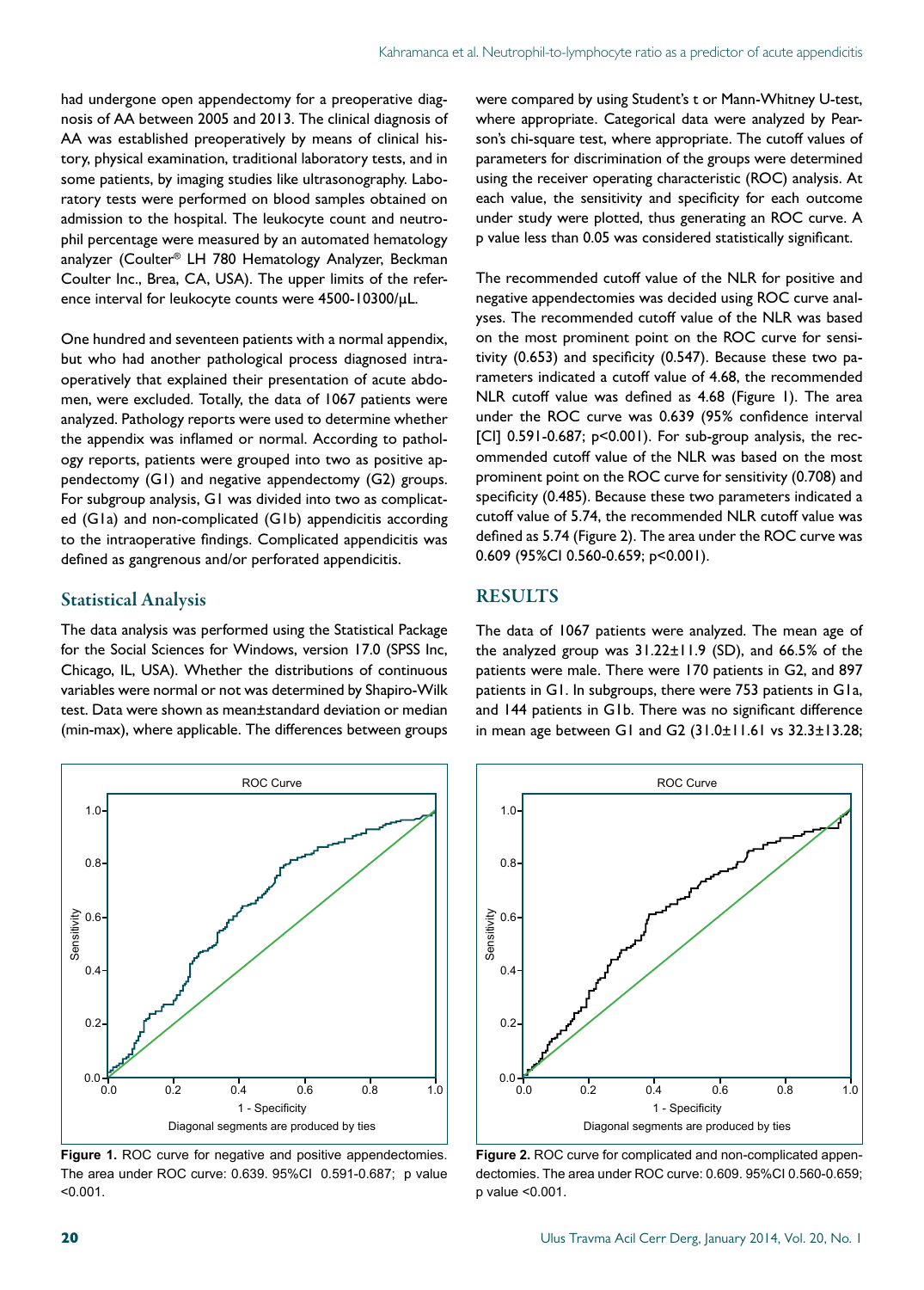| <b>Cutoff value of NLR</b> | Negative appendectomy (G2) | Positive appendectomy (GI) |  |  |
|----------------------------|----------------------------|----------------------------|--|--|
| < 4.68                     | 93                         | 3 I I                      |  |  |
| >4.68                      | 77                         | 586                        |  |  |
| Total                      | 170                        | 897                        |  |  |

|  |  | Table 1. Distribution of patients according to the NLR cutoff values in the main groups |  |  |  |  |
|--|--|-----------------------------------------------------------------------------------------|--|--|--|--|
|--|--|-----------------------------------------------------------------------------------------|--|--|--|--|

| <b>Table 2.</b> Distribution of patients according to the NLR cutoff value in subgroups |
|-----------------------------------------------------------------------------------------|
|                                                                                         |

| <b>Cutoff value of NLR</b> | <b>Non-Complicated AA</b> | <b>Complicated AA</b> |  |  |
|----------------------------|---------------------------|-----------------------|--|--|
| < 5.74                     | 365                       | 42                    |  |  |
| >5.74                      | 388                       | 102                   |  |  |
| Total                      | 753                       | 44                    |  |  |

AA: Acute appendicitis; NLR: Neutrophil-to-lymphocyte ratio.

p=0.201). The male/female ratio was significantly higher in G1 (69.0% vs 53.6%, p<0.001). The mean NLR values in G1 and G2 were 8.10±7.00 and 5.89±5.22, respectively, and there was a significant difference in NLR values between the groups (p<0.001). Cutoff value of NLR was 4.68, giving a sensitivity of 65.3% and specificity of 54.7%. Negative predictive value (NPV) was 23.0% and positive predictive value (PPV) was 88.4%. The mean ages in G1a and G1b were 36.7±14.65 (SD) and 29.9±10.61 (SD), respectively, and this difference was significant (p<0.001). There was no significant difference in sex ratio between these subgroups (p=0.210). Mean NLR values for G1a and G1b were 9.85±8.68 (SD) and 7.77±6.59 (SD), respectively. Cutoff value for this subgroup was 5.74, with a sensitivity of 70.8% and specificity of 48.5%. PPV was 20.8% and NPV was 89.7%. Distribution of patients among groups according to the presence or absence of AA and type of appendicitis is given in Tables 1 and 2. Intergroup findings are given in Table 3.

#### DISCUSSION

Early diagnosis of AA is not always easy. The decision to observe the patient until the diagnosis becomes obvious or to operate early to prevent unwanted complications like perforation and peritonitis represents a serious dilemma for surgeons. An early operation may result in the removal of a normal appendix with a small risk of morbidity.[6-8,12] AA is most likely an everyday occurrence in emergency units. Especially in rural areas, surgeons may not have imaging facilities. Further, presence of ultrasonography or computed tomography imaging may not help in achieving an accurate diagnosis. Thus, surgeons are still in need of an accurate and easy test to obtain the diagnosis.

Our results show that NLR with a cutoff value of 4.68 can significantly differentiate a normal appendix and inflamed AA. This value is much higher than the numbers given in previous reports,[9,11] but less than the number reported by Ishizuka et  $al.$ <sup>[13]</sup> The sensitivity of this cutoff value is 65.3%, which means that a total of 65% of patients with histologically confirmed AA have an elevated ratio. The specificity of 54.7% is also low (thus a high false-positive rate). These low sensitivity and specificity values may be explained by the fact that only operated patients were included in this study; data about other suspected cases who were not operated or were medically treated are unknown. Another interesting finding is that the female to male ratio is significantly higher in the negative appendectomy group. This may be attributed to gynecological diseases mimicking AA.

| Table 3.       | Intergroup comparison |       |                     |         |                    |                    |            |            |
|----------------|-----------------------|-------|---------------------|---------|--------------------|--------------------|------------|------------|
| Group          | Mean NLR              | SD(t) | <b>Cutoff value</b> | p       | <b>Sensitivity</b> | <b>Specificity</b> | <b>PPV</b> | <b>NPV</b> |
| GI             | 8.1                   | 7.00  | 4.68                | < 0.001 | 65.3%              | 54.7%              | 88.4%      | 23%        |
| G <sub>2</sub> | 5.89                  | 5.22  |                     |         |                    |                    |            |            |
| Gla            | 9.85                  | 8.65  | 5.74                | < 0.001 | 70.8%              | 48.5%              | 20.8%      | 89.7%      |
| GIb            | 7.77                  | 6.58  |                     |         |                    |                    |            |            |

G1: Positive appendectomy group; G2: Negative appendectomy group; G1a: Complicated appendectomy group; G1b: Non-complicated appendectomy group; NLR: Neutrophil-to-lymphocyte ratio; PPV: Positive predictive value; NPV: Negative predictive value.